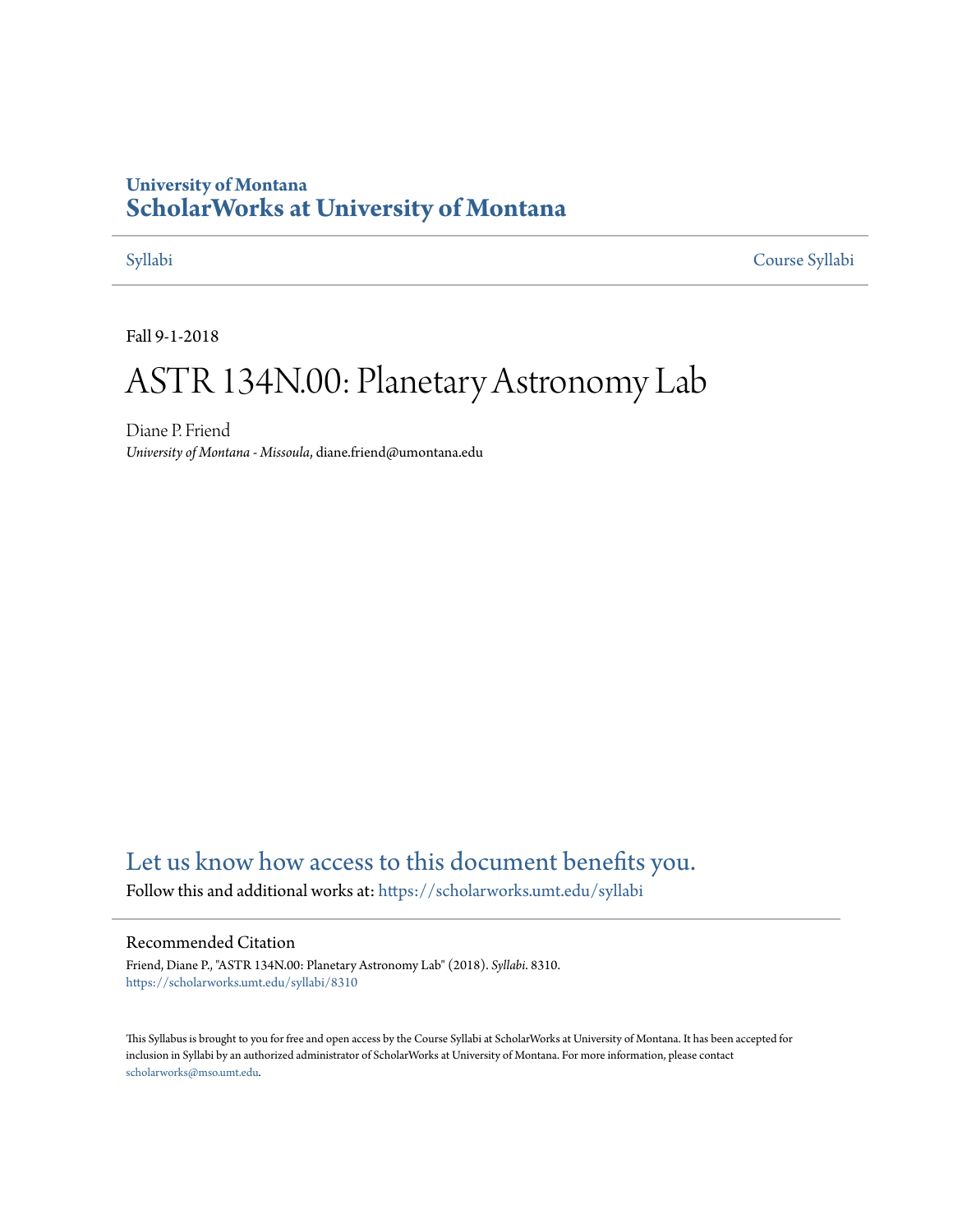## **Astronomy 134 Planetary Astronomy Laboratory**

 *Course Syllabus - Fall 2018* 

| Instructor:<br>Email:<br><b>Phone:</b><br>Office:<br><b>Office Hours:</b> | Diane Friend<br>diane.friend@umontana.edu<br>243-4299<br>CHCB 129 (inside the Physics/Astronomy dept. office)<br>T 11-noon & 1-2, W 12:30-2, Th 2-3 in CHCB 129<br>Please feel free to stop by or make an appointment for other times. Note: On Thursday from 2-3, if<br>you don't find me in my office, come on up to CHCB 229.                                                              |
|---------------------------------------------------------------------------|-----------------------------------------------------------------------------------------------------------------------------------------------------------------------------------------------------------------------------------------------------------------------------------------------------------------------------------------------------------------------------------------------|
| Moodle: )                                                                 | You have TWO Moodle listings for Astronomy 134.<br><b>Astronomy 134 Common Area</b><br>Important course announcements, ALL LAB EXERCISES, and very useful links and<br>resources will be posted on Moodle in the Astronomy 134 Common Area. You will need to<br>check the Common Area EVERY week before lab to make sure you are up to date on the<br>activities and resources for that week. |
|                                                                           | <b>Section specific Moodle site</b><br><b>QUIZZES</b> and all of your lab grades will be posted in the Moodle shell for your specific lab<br>section.                                                                                                                                                                                                                                         |
| <b>Required Supplies:</b> )                                               | <b>LAB EXERCISES-</b> You MUST bring a hardcopy of each week's lab to class with you. You<br>do not need to purchase a lab manual for this class. All labs will be posted in the Moodle<br>Common Area. PLEASE NOTE: There will be a standard 20% reduction in your weekly<br>in-class lab grade if you come to class without the write-up.                                                   |

 You will also need a calculator capable of doing scientific notation and a headlamp or small flashlight for observing. A good night sky app for your cell phone or pad is highly recommended! Several possibilities are listed on Moodle.

### **ASTRONOMICAL OBSERVING**

 Weather permitting, we will try to get in a number of evening observing sessions during the first part of the semester. These labs are really fun and provide a great opportunity for you to get familiar with the night sky. Sign- ups can be found on Moodle. Please sign up as early as possible for your favorite times. If you have a legitimate conflict with all possible nights for a given lab, please discuss alternatives with your instructor. Please note that the observing labs must often be rescheduled due to clouds or smoke.

#### *<i>Mhoto by David Podrasky* **Blue Mountain Observatory**

#### **Blue Mountain Observatory**

 students at the **Blue Mountain Observatory**. You can find detailed directions and general information about the observatory on the Blue Mountain Observatory website: If weather and fires permit, I will try to host a special observing night for Astronomy 131/134

http://cas.umt.edu/physics/Blue\_Mountain\_Observatory.

 Blue Mountain is a beautiful place to spend a clear, late summer evening! We'll point out constellations, tell star stories, and tour as much as we can of what's up in the sky- planets, star clusters, nebula, and distant galaxies. This is a great opportunity for you to use a telescope at a dark sky site and see first-hand many of the things that we will talk about during the course. More information on possible dates will be discussed in class.

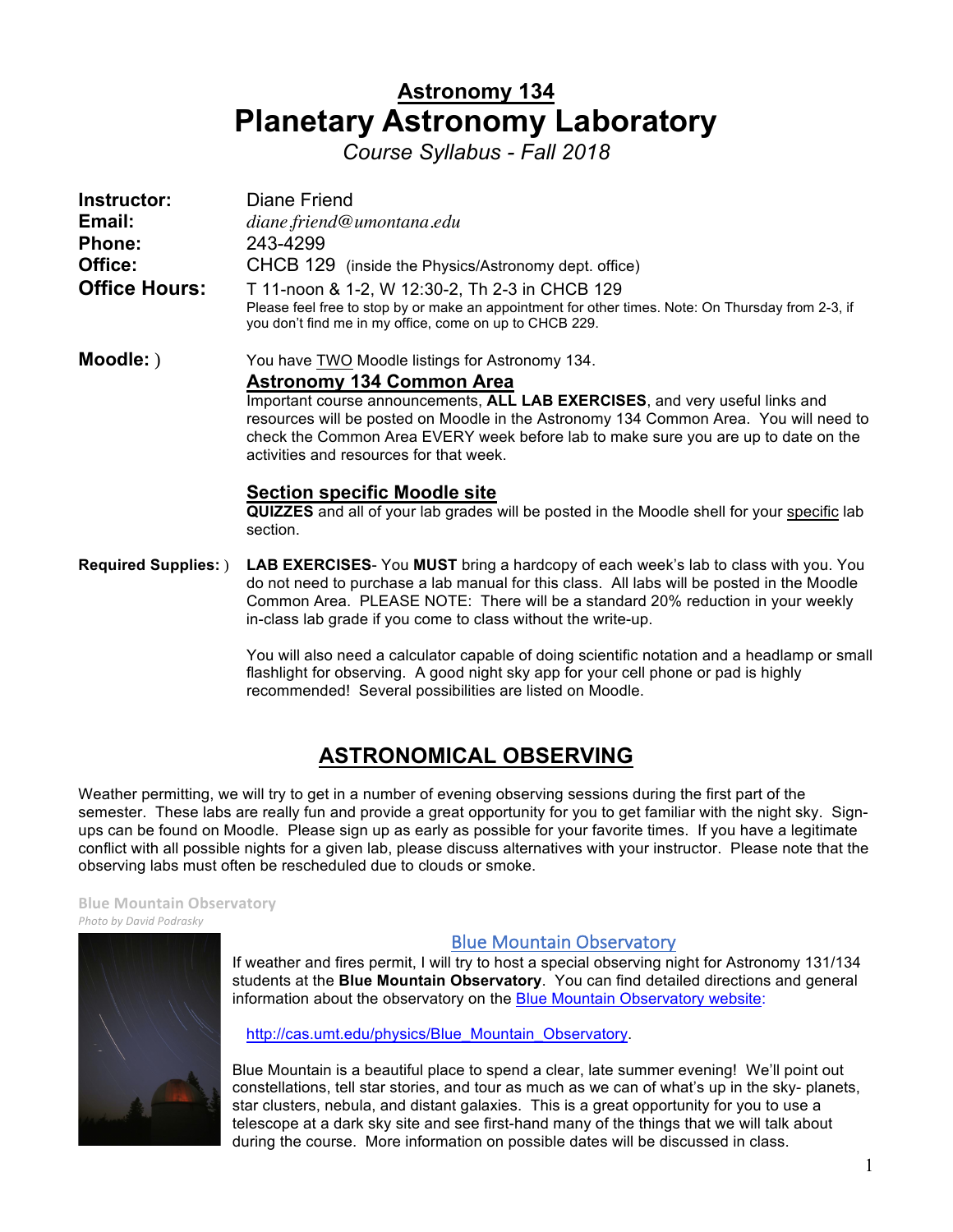### **Course Content** )

 This course will give you an introduction to some of the METHODS astronomers use to study planetary systems. You will have a chance to see planets and deep-sky objects through a telescope, use modern computer software to explore the sky and model planetary motions, and gain a working knowledge of some of the many techniques astronomers use to study planetary systems- both our own, and the hundreds of other systems that have been discovered around distant stars.

By the time you finish this course you should

- know how to find your way around the night sky
- • know where and how to look up information on any object in the sky you are curious about
- be able to observe, model, and predict the motions of celestial objects and understand why they appear to move the way they do
- have gained a fundamental knowledge of how astronomers use the properties of light to understand distant objects
- understand the role of gravity in the motion of planetary bodies
- have a working knowledge of basic telescope optics and know how to determine fundamental properties such as light gathering power, magnification, and resolution
- be able to explain how basic planet properties relate to planet mass and distance from star
- of distant exoplanets have a working knowledge of the methods astronomers use to discover and characterize the properties
- • have gained experience with some of the *techniques* that have enabled us to discover some amazing things about the universe we live in!

Specific, detailed learning objectives for each laboratory exercise are given at the beginning of each lab write-up.

### **Course Expectations**

 The labs will usually expand on material presented in Astronomy 131, so it is important that you attend the lectures and keep up with any readings or activities in that class before coming to lab. Most past students of the lab have found that the more in-depth, practical experience of the laboratory course really helps their understanding of the material presented in the lecture.

Throughout the course, you will be expected to:

- 1. ! Read through the experiments (at least the introductory material in them) and complete any pre-lab reading required before coming to class. Make sure you understand the material from the lecture that relates to the lab. Always bring a paper copy of the lab to class with you.
- 2. ! Ask questions. Come prepared to enter into discussion. Try to ask questions that help you focus on the big picture, not just procedural details.
- 3. ! Do your own work. In short, always practice academic honesty. Academic misconduct is subject to an academic penalty by the course instructor and/or a disciplinary sanction by the University. If you have not read through the material at http://www.umt.edu/student-affairs/dean-of-students/default.php do so now!

**IMPORTANT:** Specifically, in this course, academic honesty means that each student contributes equally to the completion and write-up of each lab. EVERY student working in a group is expected to be a thinking, questioning, contributing member! Lab quizzes are to be worked on **alone**.

I reserve the right to assign zero credit to students I suspect of relying on the work of others. The zero score may be replaced with a full credit grade by scheduling an oral interview that will cover the concepts of that particular lab. If you can convince me that you understand the material, I will grade you on the work you completed.

### **Grading**

 This course consists of 12 graded labs plus a visit to UM's Star Gazing Room. (If we are unable to do one or both of the observing labs due to weather, they will be dropped from the average.) Your grade for each lab, with the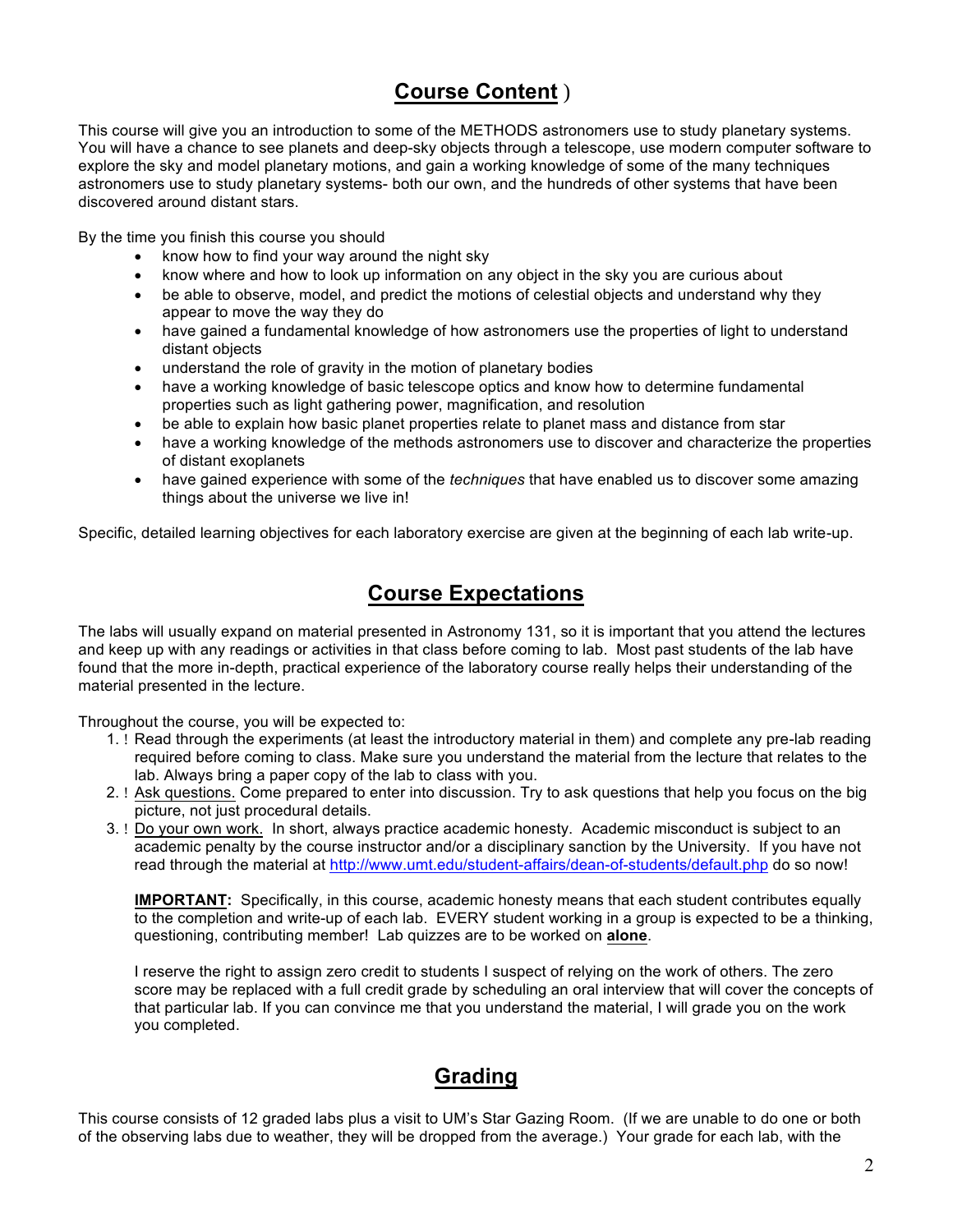exception of the planetarium and observing labs, will consist of two parts. 50% of your grade will be based on the satisfactory completion of your weekly lab <u>in class</u>. I will look through these at the end of your lab period, looking for completeness and careful thinking. We can go over any problems you had questions on. You should also feel free to come see me outside of class if you have additional questions you would like to clear up before taking the quiz. The remaining 50% of your grade will be based on a weekly quiz available on your section specific Astr. 134 Moodle site. Each quiz will test your understanding of the material presented in the lab and be open from 2 pm Thursday until noon the following Thursday. Once you access the quiz, you must complete all questions before you exit. Answers to quiz questions will be available once the quiz has closed. The observing labs will have no quizzes, so 100% of your grade for those will be based on your lab write-up. Each person must turn in a personal lab write-up for the Observing Labs.

#### *Note on missed labs:*

 You can miss any one lab for any reason. Because of this, THERE ARE NO LAB MAKE-UPS. You can drop your lowest lab score AND your lowest quiz score, OR, one of the observing labs. (i.e. You can drop one week's worth of work with zero impact to your grade.) If you complete all labs and quizzes, you get to drop your *lowest* lab and quiz grades. If you know ahead of time that you will have to miss a lab for a legitimate reason, please get in touch. I may be able to fit you into another lab section that week. If you have a prolonged illness or emergency with appropriate documentation, definitely come see me and I will do my best to help you out. You do need to tell me BEFORE the start of lab if at all possible!

#### **Grading summary**

In class lab write-up: 50% of weekly grade

Before leaving lab you must submit your completed lab write-up for review and grading. I will use the following scale:

| $\sqrt{+}$ | 100% | Everything complete and virtually everything correct      |
|------------|------|-----------------------------------------------------------|
| $\sqrt{ }$ | 80%  | Everything complete and mostly correct                    |
| $\sqrt{-}$ | 60%  | Incomplete, hurried work and/or many major misconceptions |

Lab quiz: 50% of weekly grade

- To be completed on your own.
- Covers concepts from that week's lab.
- Can be completed anytime during the week following your lab.

#### *Exceptions:*

Observing Labs

- Each person must hand in a write-up for grading. (I will grade these outside of class.)
- 100% of the grade for this lab will be based on your individual write-up.

Planetarium meeting

• Grade based on attendance.

#### **Course Grade:**

Each lab activity will be weighted equally. I will drop your lowest lab and lowest quiz, or missed observing lab, or planetarium lab at the end of the semester. Plan on grades being assigned based on the traditional grading scale: 90-100% A, 80-89% B, 70-79% C, etc. Since grades will be regularly posted on Moodle, you can easily track your progress throughout the semester.

 $\_$  , and the set of the set of the set of the set of the set of the set of the set of the set of the set of the set of the set of the set of the set of the set of the set of the set of the set of the set of the set of th

**EQUAL ACCESS:** A fair and inclusive learning environment benefits us all. I encourage students from different cultural backgrounds, students for whom English is not their native language, and/or any student who has a disability that may adversely affect their academic performance to contact me within the first few days of class to discuss appropriate accommodations. If you think you may have a disability and have not registered with DSS, please contact them in Lommasson 154, call (406) 243- 2243, or view the DSS website at www.umt.edu/dss. The folks at DSS are very helpful!

**ADD/DROPS:** The last day to add/drop on Cyber Bear is Thursday, Sept. 21. The last day to drop with your instructor's and advisor's signature, is Thursday, Nov. 2. A drop, or change of grading option after Thursday, Nov. 2 requires the signature of the Dean and written documentation of exceptional circumstances. Doing poorly in the class does not constitute adequate reason to drop the class at the end of the semester!